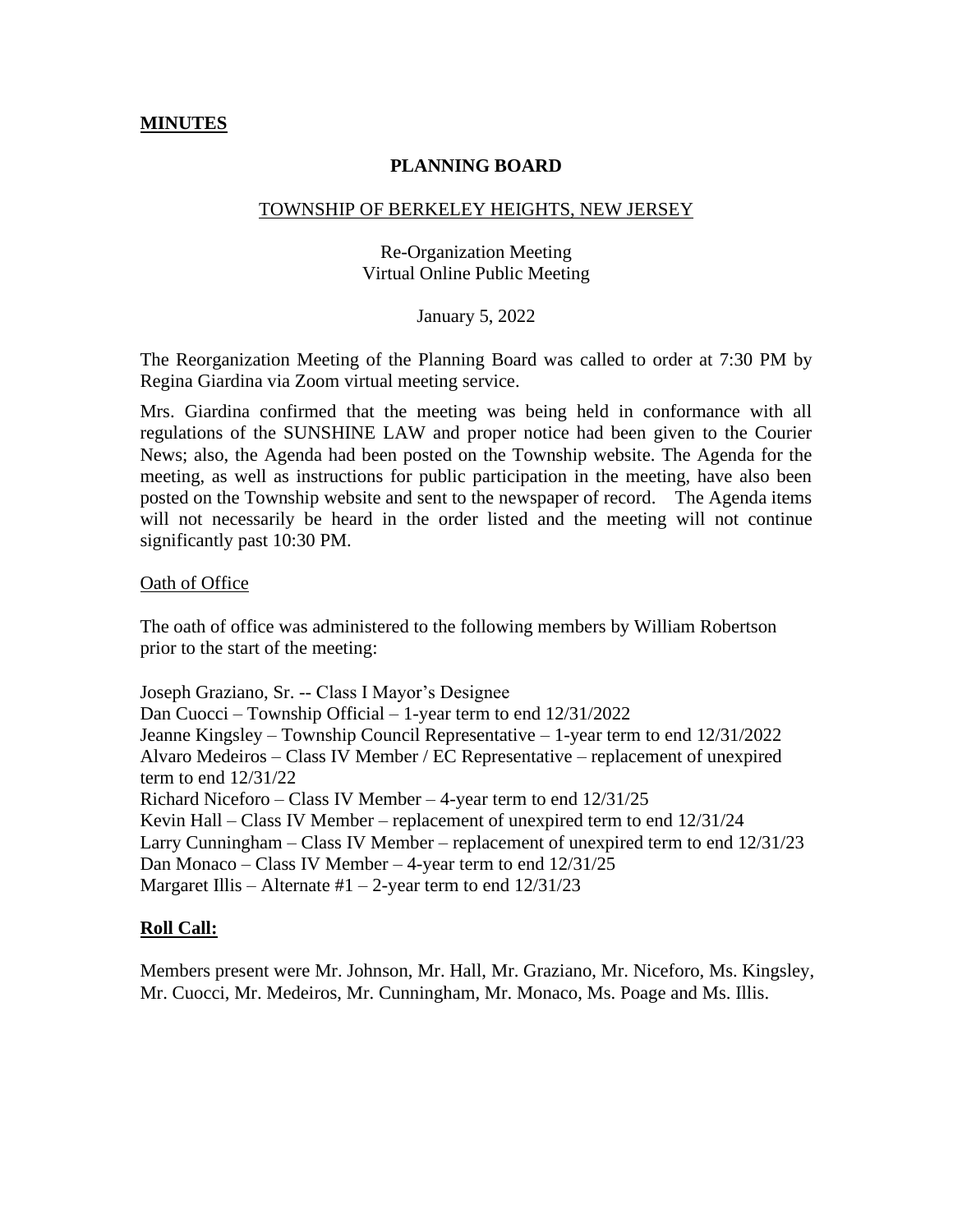MINUTES – Planning Board Page 2 Re-Organization Meeting January 5, 2022

## **Reorganization**

## **Election of Officers**

Regina Giardina, Temporary Chairperson, opened the meeting for nominations for Board Chairman.

Craig Johnson was nominated as Chairman on the motion of Mr. Graziano, seconded by Mr. Niceforo. There were no other nominations and Mr. Johnson was elected Chairman by unanimous roll call vote.

Mr. Johnson opened the meeting for nominations for Board Vice Chairman. Kevin Hall was nominated as Vice Chairman on the motion of Ms. Kingsley, seconded by Mr. Graziano. There were no other nominations and Mr. Hall was elected Vice Chairman by unanimous roll call vote.

## **Designation and Adoption of Resolutions**

The 2022 Meeting Schedule was approved, as amended, and the Resolution memorializing the same was adopted, on the motion of Ms. Kinsgley, seconded by Mr. Graziano, and carried by unanimous roll call vote.

The Courier and The Star Ledger were designated as Official Newspapers, and the Resolution memorializing the same was adopted, on the motion of Mr. Niceforo, seconded by Mr. Graziano, and carried by unanimous roll call vote.

Regina Giardina was designated to provide Secretarial Services, and the Resolution memorializing the same was adopted, on the motion of Ms. Kingsley, seconded by Mr. Graziano, and carried by unanimous roll call vote.

Connie Valenti was designated as Planning Board Secretary, and the Resolution memorializing the same was adopted, on the motion of Mr. Graziano, seconded by Ms. Kingsley, and carried by unanimous roll call vote.

Connie Valenti was designated as Escrow Official, and the Resolution memorializing the same was adopted, on the motion of Mr. Niceforo, seconded by Mr. Hall, and carried by unanimous roll call vote.

The Bylaws of the Planning Board, as amended, were approved, and the Resolution memorializing the same was adopted, on the motion of Mr. Niceforo, seconded by Ms. Kingsley, and carried by unanimous roll call vote.